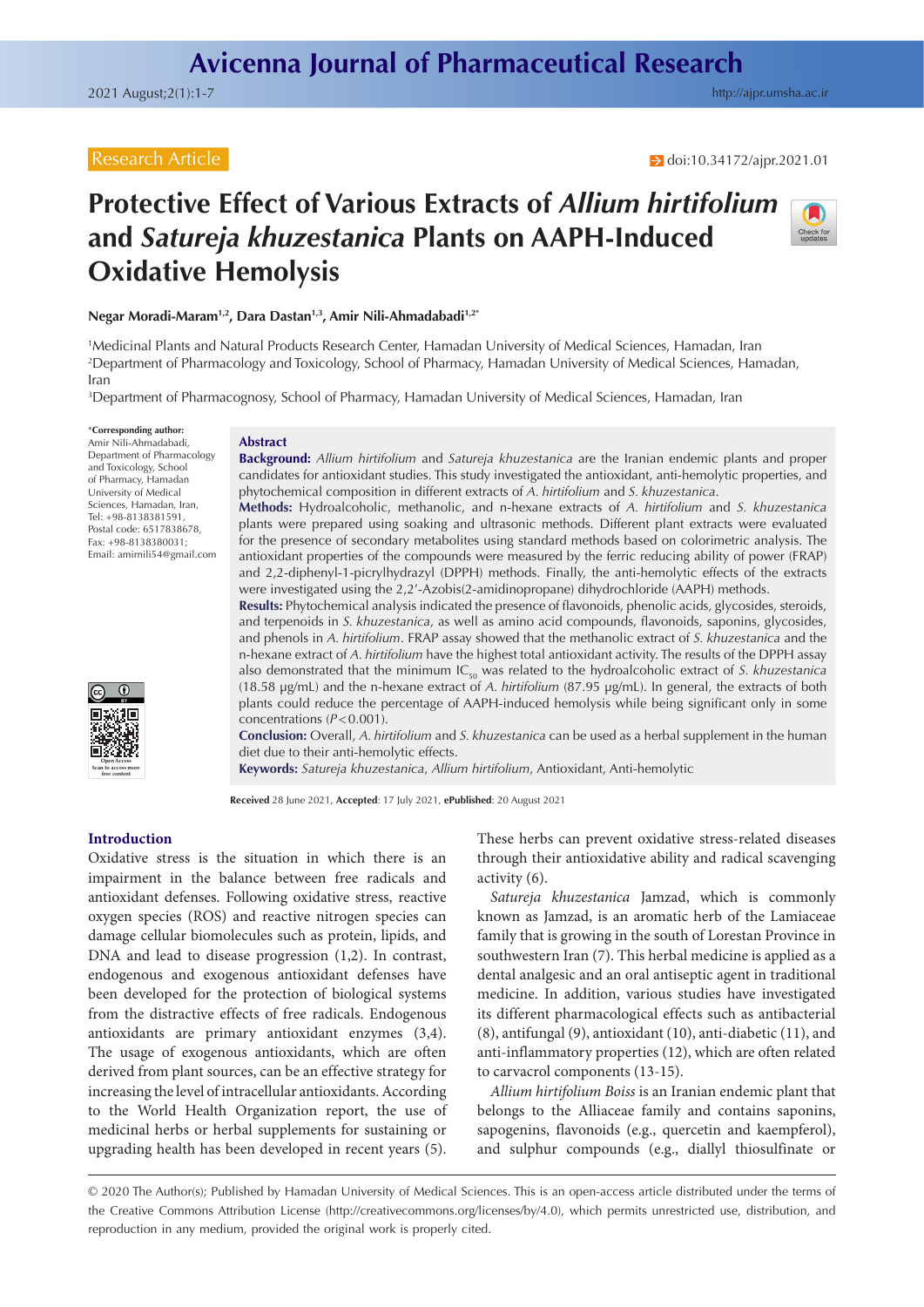allicin which is responsible for the remarkable potentials of this plant). Although the main traditional usage of *A. hirtifolium* is spicing different foods, antibacterial, antifungal, antiviral (16), hepatoprotective (17), anticancer properties (18), some studies have reported wound healing activity (19) and immunomodulatory effect (20-22).

Due to phenolic and flavonoid compounds of *S. khuzestanica* and *A. hirtifolium*, it seems that they may be the proper supplement for oxidative damages. This study aimed to investigate the antioxidant and anti-hemolytic properties of different extracts of *S. khuzestanica* and *A. hirtifolium*.

# **Materials and Methods**

# *Ethical Considerations*

The animal experiments were approved by the Ethics Committee of Hamadan University of Medical Science (HUMS), Hamadan, Iran (with the ethical code of ID: IR.UMSHA.REC.1397.488) in accordance with the guideline of the Research Ethics Committee of the Health and Medical Education, Iran (2019) and the Helsinki Protocol (Helsinki, Finland, 1975).

# *Chemicals*

2,2-diphenyl-1-picrylhydrazyl (DPPH), 2,2'-Azobis(2 amidinopropane) dihydrochloride (AAPH), and 2,4,6- Tris (2-pyridyl)-s-triazine (TPTZ) were purchased from Sigma-Aldrich Chemical Company (St. Louis, MO, USA).

#### *Plant Materials: Collection and Extraction Procedure*

The *S. khuzestanica* and *A. hirtifolium* plants were collected from Lorestan and Hamadan provinces, Iran, respectively. These plants were identified by the herbarium section of HUMS, Hamadan, Iran. Hydroalcoholic, methanolic, and n-hexane extracts were prepared by soaking, ultrasonic, and heating methods. Briefly, 25 g of the shade-dried plants were crushed, extracted with methanol-water (50/50 v/v %), methanol, and n-hexane, and then separately shaken (72 hours at 37° C) and filtered through a Whatman No.1 filter paper. Finally, the filtered solutions were concentrated and kept at 4° C.

## *Phytochemical Screening*

The phytochemical analyses were conducted on different extracts using the standard techniques to identify secondary metabolites such as alkaloids, flavonoids, saponins, tannins, steroids, terpenoids, proteins, amino acids, and glycosides.

# *DPPH Radical Scavenging Assay*

Overall, 0.25 mL of the extract was mixed with 0.75 mL of the methanol solution of DPPH (0.1 mM) and incubated at room temperature for 30 minutes in darkness. Then, its optimum absorbance was recorded at 517 nm using a microplate reader (Synergy HTX, BioTek, USA). The

$$
REC\,%) = \frac{(absorbance \ of \ blank - absorbance \ of \ sample)}{absorbance \ of \ blank} \times 100
$$

It should be noted that the  $IC_{50}$  index was computed against different concentrations of ascorbic acid (vitamin C) as the standard.

## *Measurement of the Total Antioxidant Capacity*

Ferric reducing antioxidant power (FRAP) is based on the ability of the extracts to reduce Fe (III) to Fe (II) in the presence of TPTZ. The complex from Fe (II) and TPTZ reactions has a maximum absorbance at 593 nm. The aqueous solution of known Fe II concentration was used for calibration in the range of 7-125 µg/mL. Different concentrations of the extract were added to 0.25 mL of the FRAP solution (1 volume of 20 mM FeCl3, 10 volumes of 300 mM acetate buffer, and 1 volume of 10 mM TPTZ in 40 mM HCL) and allowed to react for 40 minutes at room temperature, and eventually, the absorbance was measured at 593 nm. The results were reported as nmol  $Fe^{2+}/mg$  of the sample using the ferric chloride standard curve:  $y=$  $1.6723x+0.1261$ ,  $r2=0.998$ .

## *Measurement of Anti-hemolytic Activity*

The blood samples were obtained from male Wistar rats and centrifuged at 3000 rpm for 10 minutes. Subsequently, 10% v/v erythrocyte suspension was prepared by red blood cell (RBCs) pellets in phosphate buffer ( $pH = 7.4$ ). The 0.1% Triton X-100 solution was used for complete hemolysis, and phosphate buffer and vitamin C were considered as negative and positive controls, respectively. For the assessment of the hemolysis ability of *S. khuzestanica* and *A. hirtifolium*, RBC suspension was incubated with different concentrations of the extracts and AAPH (50 mM) at 37° C for 6 hours. The optimum absorbance was measured at 540 nm. Ultimately, the hemolysis percentage was calculated as follows:

Hemolysis (%) = 
$$
\frac{absorbance \text{ of samples combined with } AAPH}{absorbance \text{ of } 0.1\% \text{ Triton } X - 100 \text{ solution}} \times 100
$$

#### *Statistical Analysis*

Data were presented as the mean±SD and analyzed using SPSS software (version 16) by the analysis of variance (ANOVA) and Tukey's post hoc test. The value of *P*<0.05 was considered to be statistically significant.

#### **Results**

## *Phytochemical Screening*

Based on the results [\(Table 1](#page-2-0)), amino acids, flavonoids, saponins, glycosides, and phenols were found in the *A. hirtifolium* extract. Further, flavonoids, phenolic acid, glycosides, steroids, and terpenoids were observed in the *S. khuzestanica* extract. These results showed that the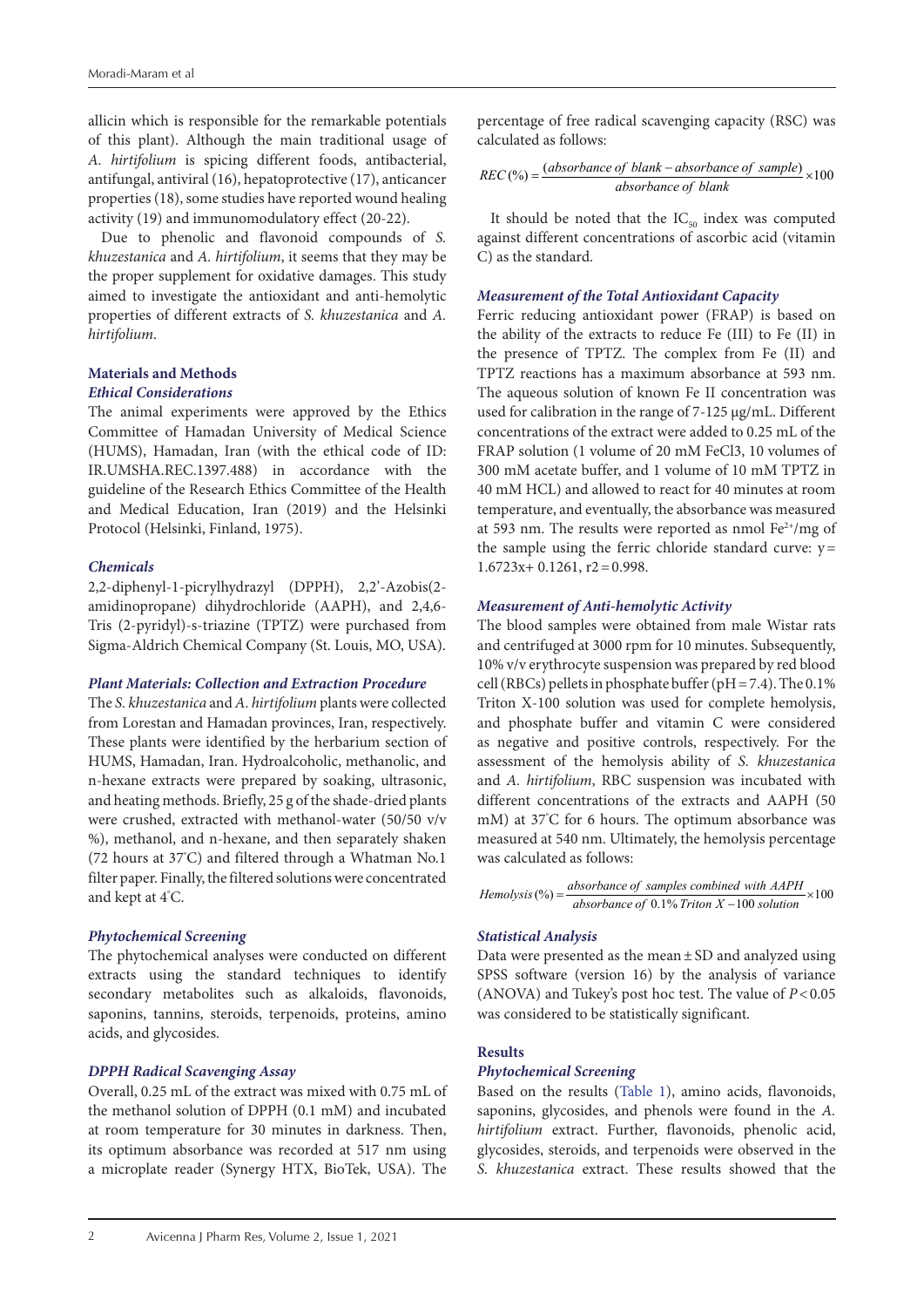<span id="page-2-0"></span>**Table 1.** Phytochemical Screening of the Secondary Metabolites of *Satureja khuzestanica* and *Allium hirtifolium* Extracts

|                                   | Satureja khuzestanica    |                          |                          | <b>Allium hirtifolium</b> |                          |                          |
|-----------------------------------|--------------------------|--------------------------|--------------------------|---------------------------|--------------------------|--------------------------|
| <b>Phytochemical Constituents</b> | HA                       | Met                      | Hex                      | HA                        | Met                      | Hex                      |
| Flavonoids                        | $^{+++}$                 | $^{++}$                  | $\overline{\phantom{a}}$ | $^{++}$                   | $^{++}$                  | $\overline{\phantom{a}}$ |
| Phenols                           | $^{++}$                  | $+$                      | $\overline{\phantom{a}}$ | $^{++}$                   | $^{++}$                  | $\overline{\phantom{a}}$ |
| Alkaloids                         | $\overline{\phantom{a}}$ | ٠                        | $\overline{\phantom{a}}$ | $\overline{\phantom{a}}$  | $\overline{\phantom{a}}$ | $\overline{\phantom{a}}$ |
| Proteins                          |                          | ٠                        |                          | $\overline{\phantom{a}}$  | $\overline{\phantom{a}}$ |                          |
| Terpenoids                        | $^{++}$                  | $^{++}$                  | $\overline{\phantom{a}}$ | $^{+}$                    | $+$                      | $\overline{\phantom{a}}$ |
| Steroids                          | $^{++}$                  | $^{++}$                  | $\overline{\phantom{a}}$ | $^{+}$                    | $+$                      | $\overline{\phantom{a}}$ |
| Saponin                           | $^{+}$                   | $^{+}$                   | $\overline{\phantom{a}}$ | $^{+++}$                  | $^{+++}$                 | $\overline{\phantom{a}}$ |
| Amino acids                       | $\overline{\phantom{a}}$ | $\overline{\phantom{a}}$ | $\overline{\phantom{a}}$ | $^{+}$                    | $\! + \!\!\!\!$          | $\overline{\phantom{a}}$ |
| Tannins                           | $\overline{\phantom{a}}$ | $\overline{\phantom{a}}$ | $\overline{\phantom{a}}$ | $^{+}$                    | $+$                      | $\overline{\phantom{a}}$ |
| Glycosides                        | $+$                      | $^{+++}$                 | $\overline{\phantom{a}}$ | $^{+}$                    | $^{++}$                  | $\overline{\phantom{a}}$ |

*Note*. Strongly positive: +++; Moderately positive: ++; Slightly positive (+) and negative (- ); HE: Hydroalcoholic; ME: Methanolic and nHE: n-hexane extracts.

hydroalcoholic extract of *S. khuzestanica* and *A. hirtifolium* has more phenolic, flavonoid, and terpenoid compounds compared to other extracts.

#### *Measurement of Total Antioxidant Capacity*

As shown in [Figure 1,](#page-2-1) the n-hexane extract of *A. hirtifolium* has the most antioxidant power while its hydroalcoholic extract has the lowest value compared to other extracts. Based on these results, the antioxidant potential of the n-hexane extract of *A. hirtifolium* is 32.6% and 61.5% higher than that of methanolic and hydroalcoholic extracts respectively. In addition, the methanolic and n-hexane extracts of *S. khuzestanica* demonstrated the highest and lowest antioxidant activity, respectively.

#### *DPPH Radical Scavenging Assay*

The  $IC_{50}$  index for methanolic, hexane, and hydroalcoholic extracts of *S. khuzestanica* was determined as 22.674, 89.70, and 19.537, respectively. Furthermore, this index was calculated 279.95, 100.7857, and 114.35 for the methanolic, hexane, and hydroalcoholic extracts of *A. hirtifolium*, respectively. The reported  $IC_{50}$  levels for hydroalcoholic and methanolic extracts were 27.53% and 15.86% less than vitamin C, respectively. In contrast, the amount of the  $IC_{50}$ for the n-hexane extract of *S. khuzestanica* was 330.63% higher than vitamin C ([Table 2](#page-3-0)).

#### *Measurement of Anti-hemolytic Activity*

AAPH ([Figure 2](#page-3-1)) could increase RBC hemolysis compared to the negative control group (PBS,  $P < 0.01$ ). On the other hand, vitamin C (100 μg/mL) could significantly reduce the AAPH hemolytic effects (75.78%). The minimum and maximum anti-hemolytic effects of hydroalcoholic, methanolic, and n-hexane of the *S. Khuzestanica* extract were estimated to be 54.4-69.8, 48.4-74.7, and 29.2- 58.9%, respectively. Regarding the minimum applied concentration for each extract, it seems that the antihemolytic activity of the hydroalcoholic extract is higher

<span id="page-2-1"></span>

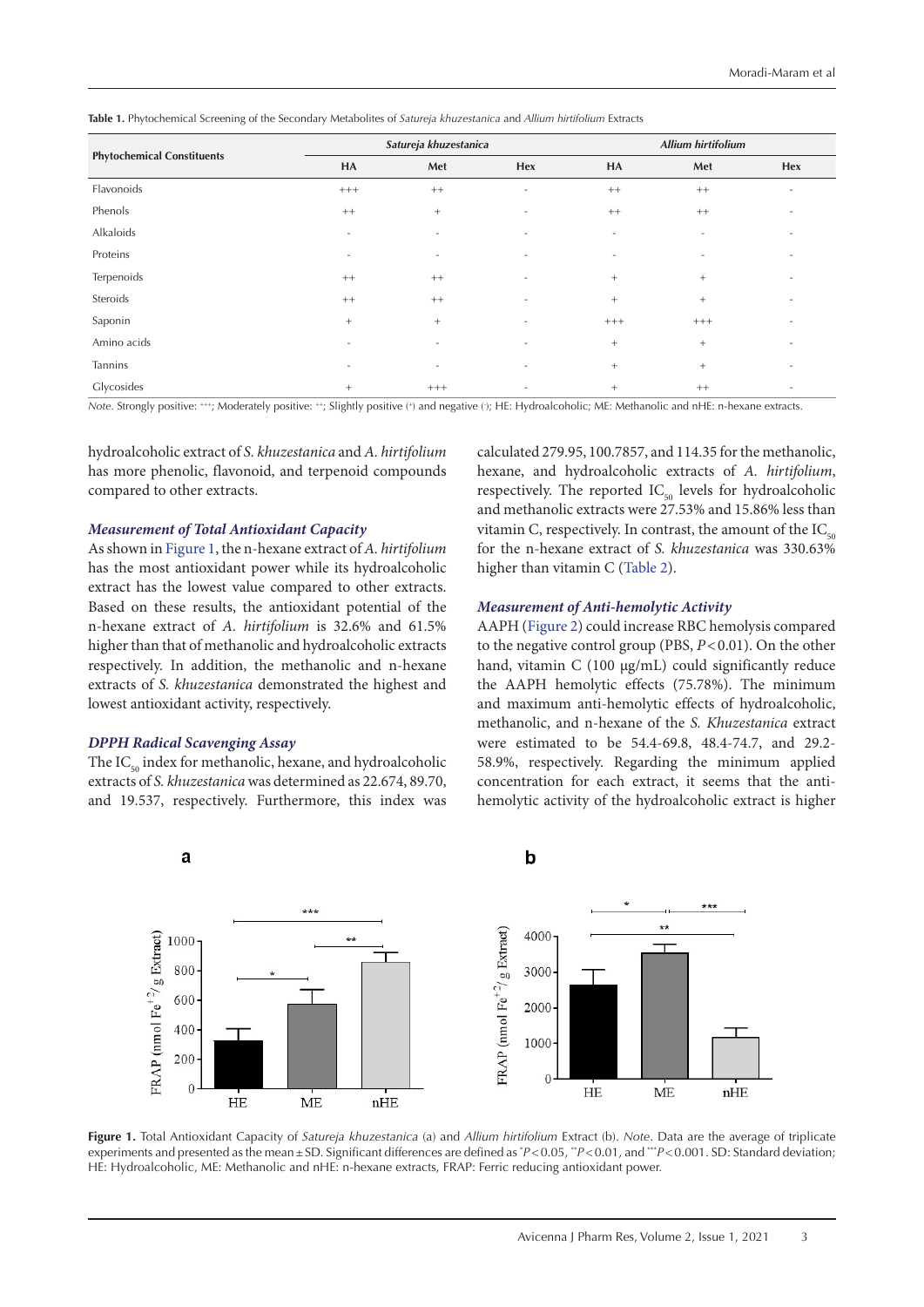| <b>Herbal Medicine</b> | Type of the Extract      | Concentration (µg/mL) | $IC_{50}$     |  |
|------------------------|--------------------------|-----------------------|---------------|--|
| Allium hirtifolium     | Hydroalcoholic extract   | 37.5-82.5             | 270.33-299.07 |  |
|                        | Methanolic extract       | 37.5-82.5             | 109.25-117.56 |  |
|                        | n-hexane extract         | 37.5-82.5             | 93.47-100.78  |  |
| Satureja khuzestanica  | Hydroalcoholic extract   | $7.5 - 37.5$          | 18.03-22.02   |  |
|                        | Methanolic extract       | 7.5-37.5              | 21.56-24.08   |  |
|                        | n-hexane extract         | 37.5-82.5             | 85.03-96.56   |  |
| Ascorbic acid          | $\overline{\phantom{a}}$ | 10-100                | 18.13-33.52   |  |

<span id="page-3-0"></span>**Table 2.** Free Radical Scavenging Activity of *Allium hirtifolium* and *Satureja khuzestanica* and Ascorbic Acid (Vitamin C)

*Note*. IC<sub>10</sub>: Half maximal inhibitory concentration.

than that of the other two extracts. On the other hand, the anti-hemolytic activity of the *A. hirtifolium* hydroalcoholic extract in the concentration range of 62.5-1000 µg/mL was estimated to be equivalent to 163-216.2% of vitamin C.

#### **Discussion**

In biological systems, the production of free radicals and ROS is unavoidable, and the body can partially neutralize their harmful effects through intrinsic antioxidant defense mechanisms. Antioxidants protect tissues against the destructive effects of free radicals and can inhibit or delay the oxidation process. These compounds are divided into synthetic and natural categories (23). Among these, natural antioxidants are often secondary metabolites such as flavonoid and phenolic acid compounds, which are responsible for plant sustenance under adverse environments (24).

In this study, the phytochemical screening of secondary

<span id="page-3-1"></span>

**Figure 2.** The Effect of Various Extracts of *Allium hirtifolium* and *Satureja khuzestanica* Plants on AAPH-induced Oxidative Hemolysis: (a) methanolic, (b) hydroalcoholic, (c) n-hexane of *S. khuzestanica* extracts, (d) methanolic, (e) hydroalcoholic, and (f) n-hexane of *A. hirtifolium* Extracts. *Note*. Data are the average of triplicate experiments and presented as the mean ± SD. Significant differences as \*\*\* *P*<0.001 compared to PBS and  $H^*P<0.01$ ,  $H^*P<0.001$  in comparison to the AAPH group. AAPH: 2,2'-Azobis(2-amidinopropane) dihydrochloride, PBS: Phosphatebuffered saline; SD: Standard deviation.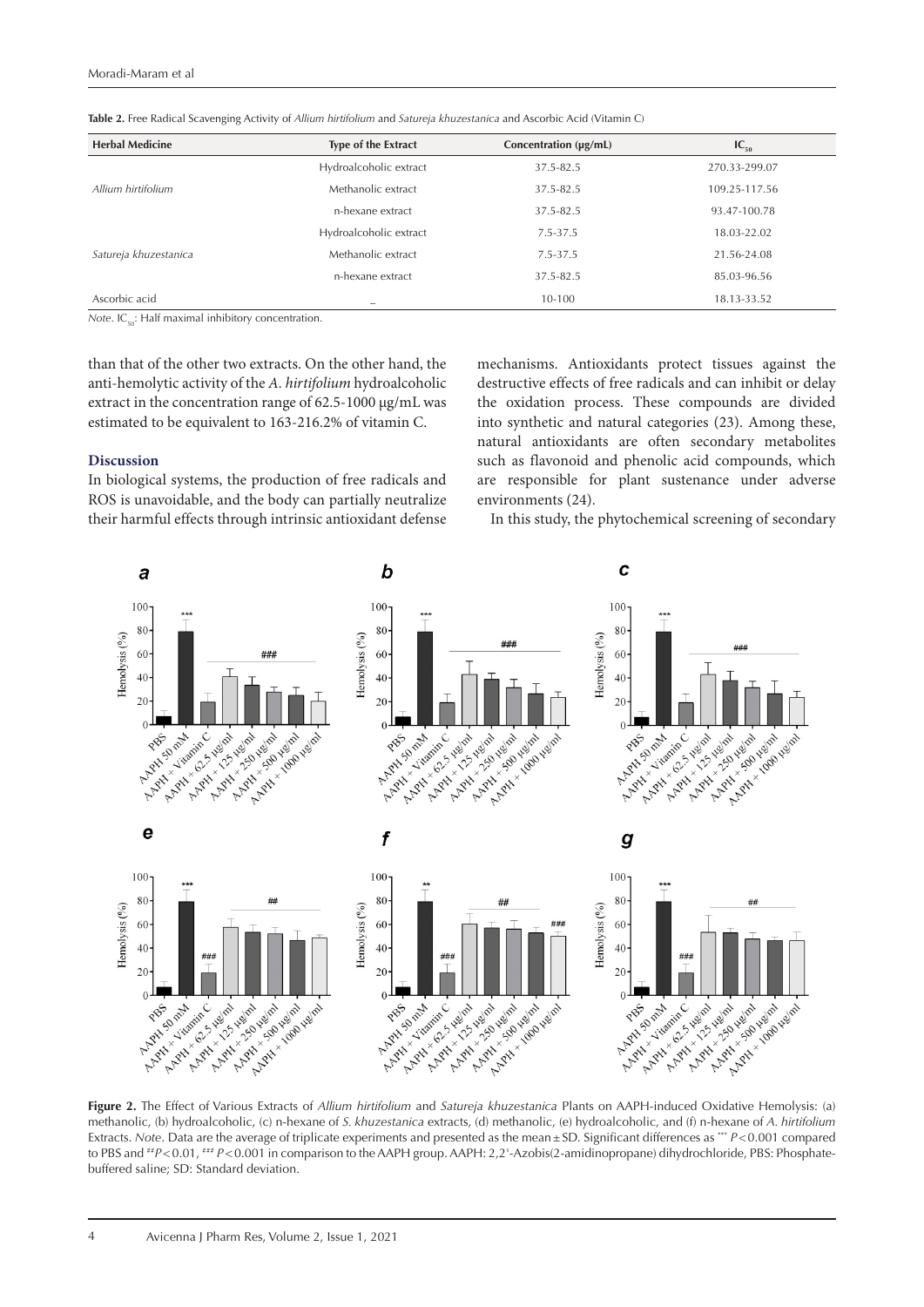metabolites proved the presence of flavonoids, phenolic acids, glycosides, steroids, and terpenoids in various extracts of *S. khuzestanica* (more properly in the methanolic extract), which is in line with previous studies (9,25). Previously, Golparvar et al (9) reported that the major components of the *S. khuzestanica* essence were carvacrol (69.62%), γ-terpinene (9.25%), and p-cymene (8.36%). Likewise, Mahboubi et al indicated that the *S. khuzestanica* essential oil has more phenolic content while the ethanol extract had higher flavonoid contents (25). Additionally, the presence of amino acids, flavonoids, saponins, glycosides, and phenols was confirmed in different extracts of *A. hirtifolium*, especially in the hydroalcoholic extract (26). However, it was shown that the collected *A. hirtifolium* species from different regions of Iran have different total phenolic contents, and the highest amount belongs to the Sahneh region (8.4 mg GAE/g sample). It seems that the phytochemical properties of these plants may be related to the geographical location (27).

In this study, two different biochemical assays, including FRAP and DPPH experiments, were used to determine the antioxidant properties of the extracts. Our DPPH findings revealed that the hydroalcoholic extract of the *S. khuzestanica* and n-hexane of *A. hirtifolium* has the lowest IC<sub>50</sub> (18.58 and 93.47  $\mu$ g/mL, respectively), indicating their remarkable antioxidant properties. In addition, our result indicated that the lowest anti-radical property is related to the hydroalcoholic extract of *A. hirtifolium* and the n-hexane extract of *S. khuzestanica* (IC<sub>50</sub>; 270.33 and 85.03 μg/mL, respectively). Additionally, the n-hexane extract of *A. hirtifolium* and the hydroalcoholic extract of *S. khuzestanica* had the highest total antioxidant capacity, which may be related to their phenolic and polyphenolic constituents. In this regard, Mahboubi et al (28) showed that the methanolic extract of *S. khuzestanica* has the highest antioxidant activity with the lowest IC<sub>50</sub> (40  $\mu$ g/ mL) for its aqueous extract (80 μg/mL) and the essential oil (95 μg/mL). This discrepancy could be related to the accumulation of secondary metabolites such as phenol and flavonoid in this plant. Phenolic compounds are good electron donors via their hydroxyl groups and exhibit free radical inhibition (29). Therefore, due to the existence of phenol and flavonoids in the hydroalcoholic and methanolic extracts of *S. khuzestanica* and the hydroalcoholic extracts of *A. hirtifolium*, their antioxidant properties are extremely higher compared to the n-hexane extract. Previously, the antioxidant activity of the methanolic extract of the Sahneh (Iran) population of *A. hirtifolium* was reported to be higher in comparison with other similar species  $(IC_{\text{tot}})$ : 60.9±4.7 mg/mL). However, *A. hirtifolium* belonging to Nahavand (Iran) had the lowest level of antioxidant activity (IC<sub>50</sub> 267.2 ± 21 mg/mL), which was determined by DPPH and FRAP. In this respect, Pirbalouti et al (30) reported that the ethanolic extract of *A. hirtifolium* from Dasht-e Laleh areas has the highest phenolic compounds

and thus the highest antioxidant activity compared to the population of Khaki and Samsami (IC $_{50}$ : 1.90±0.31 mg/ mL). The different antioxidant activity of *S. khuzestanica* and *A. hirtifolium* may be related to different kinds of extraction and their methods, and/or their geographical locations.

AAPH, as a water-soluble radical, decreases the level of glutathione. Glutathione depletion can induce the oxidation of cellular membranes and subsequently, the hemolysis of the cells. The pretreatment of RBCs with antioxidant compounds can reduce these destructive effects. Therefore, this *in-vitro* model can be considered as a suitable laboratory method for evaluating the ability of new protective compounds through free radical scavenging. In this study, *S. khuzestanica* and *A. hirtifolium* extracts can reduce hemolysis caused by AAPH. The protective effect of these plants may be due to phenolic and flavonoid components such as kaempferol and carvacrol which is moderate AAPH-induced intracellular glutathione depletion (31-33). It was previously shown that flavonoids have free radical scavenger and antioxidant properties (34). Flavonoids as polyphenolic compounds have anti-hemolytic properties and prevent the lysis of RBCs in a dose-dependent manner (35). For instance, Cacciatore et al concluded that kaempferol, as a flavonoid of allium species, can inhibit RBChemolysis (26%) at the dose of 10 µg/mL (36).

## **Conclusion**

Generally, the *S. khuzestanica* and *A. hirtifolium* extract could prevent AAPH-induced oxidative hemolysis. This feature could be due to the phenol and flavonoid content of these plants and their inhibitory effects on free radical generation. Therefore, our findings can offer a new application for *S. khuzestanica* and *A. hirtifolium* plants as herbal supplements in the human diet.

#### **Acknowledgments**

Financial support for this work was provided by the Vicechancellor for Research and Technology, Hamadan University of Medical Sciences, Hamadan, Iran (Grant No. 9708154778).

#### **Authors' Contributions**

NMM helped in performing the experimental parts and drafting the manuscript as his Pharm. D thesis. ANA conceived and supervised the research and edited the manuscript. DD was the cosupervisor of the thesis.

### **Conflict of Interests**

The authors declare that there is no conflict of interests and are alone responsible for the accuracy and the integrity of the paper content.

#### **References**

1. Aeschbach R, Löliger J, Scott BC, Murcia A, Butler J, Halliwell B, et al. Antioxidant actions of thymol, carvacrol,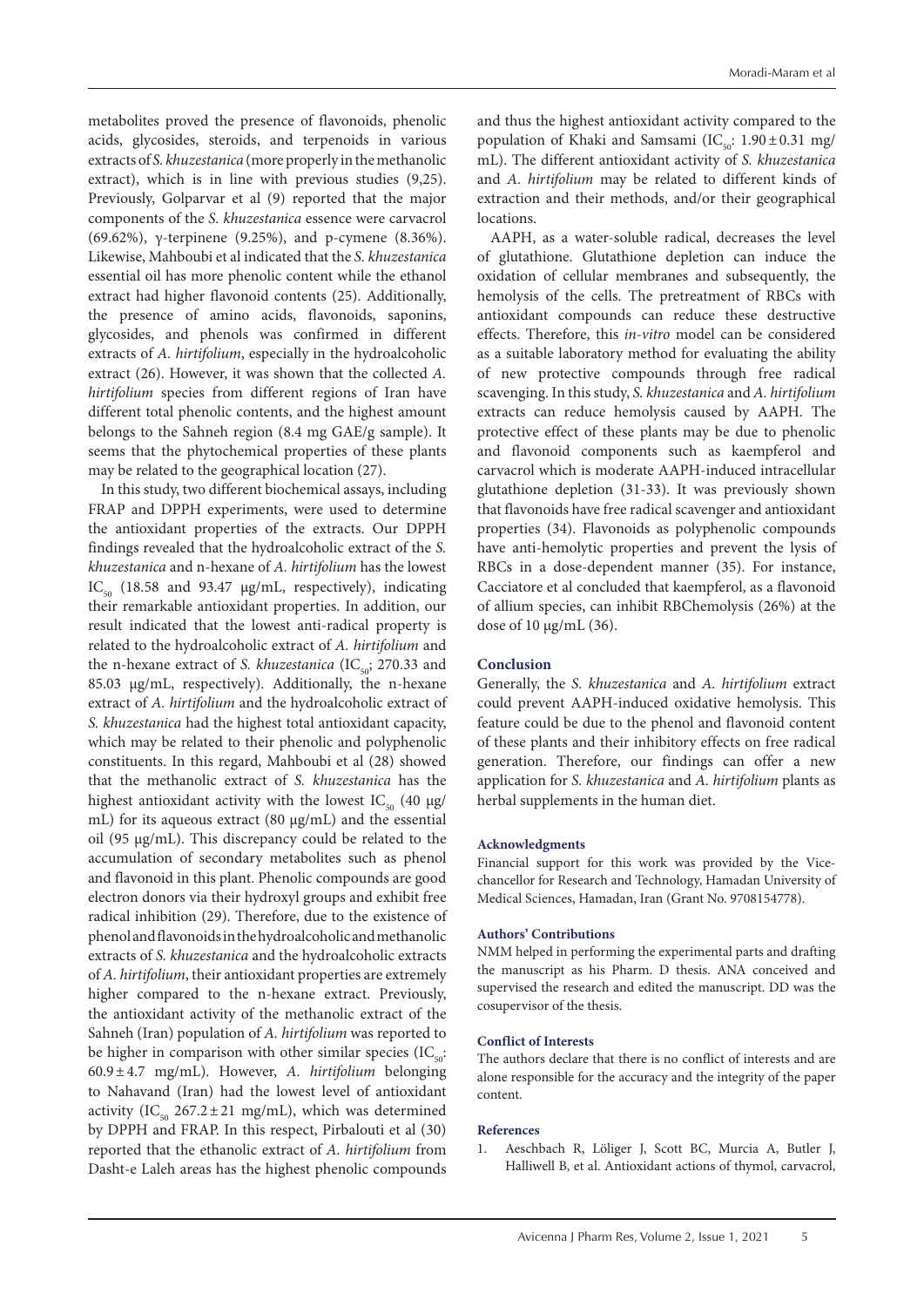6-gingerol, zingerone and hydroxytyrosol. Food Chem Toxicol. 1994;32(1):31-6. doi: [10.1016/0278-6915\(84\)90033-](https://doi.org/10.1016/0278-6915(84)90033-4) [4](https://doi.org/10.1016/0278-6915(84)90033-4).

- 2. Liguori I, Russo G, Curcio F, Bulli G, Aran L, Della-Morte D, et al. Oxidative stress, aging, and diseases. Clin Interv Aging. 2018;13:757-72. doi: [10.2147/cia.s158513.](https://doi.org/10.2147/cia.s158513)
- 3. Birben E, Sahiner UM, Sackesen C, Erzurum S, Kalayci O. Oxidative stress and antioxidant defense. World Allergy Organ J. 2012;5(1):9-19. doi: [10.1097/](https://doi.org/10.1097/WOX.0b013e3182439613) [WOX.0b013e3182439613](https://doi.org/10.1097/WOX.0b013e3182439613).
- 4. Wu JQ, Kosten TR, Zhang XY. Free radicals, antioxidant defense systems, and schizophrenia. Prog Neuropsychopharmacol Biol Psychiatry. 2013;46:200-6. doi: [10.1016/j.pnpbp.2013.02.015.](https://doi.org/10.1016/j.pnpbp.2013.02.015)
- 5. Sohrabinezhad Z, Dastan D, Soleimani Asl S, Nili-Ahmadabadi A. *Allium jesdianum* extract improve acetaminophen-induced hepatic failure through inhibition of oxidative/nitrosative stress. J Pharmacopuncture. 2019;22(4):239-47. doi: [10.3831/kpi.2019.22.032](https://doi.org/10.3831/kpi.2019.22.032).
- 6. Kang MY, Nam SH. Screening of antioxidative activity of hot-water extracts from medicinal plants. Appl Biol Chem. 2000;43(2):141-7.
- 7. Farsam H, Amanlou M, Radpour MR, Salehinia AN, Shafiee A. Composition of the essential oils of wild and cultivated *Satureja khuzistanica* Jamzad from Iran. Flavour Fragr J. 2004;19(4):308-10. doi: [10.1002/ffj.1300.](https://doi.org/10.1002/ffj.1300)
- 8. Mazarei Z, Rafati H. Nanoemulsification of *Satureja khuzestanica* essential oil and pure carvacrol; comparison of physicochemical properties and antimicrobial activity against food pathogens. LWT. 2019;100:328-34. doi: [10.1016/j.lwt.2018.10.094](https://doi.org/10.1016/j.lwt.2018.10.094).
- 9. Golparvar AR, Gheisari MM, Hadipanah A, Khorrami M. Antibacterial, antifungal properties and chemical composition of essential oils of *Satureja hortensis* L. and *Satureja khuzestanica* Jamzad. J Med Herb. 2018;20;8(4):243- 9.
- 10. Abdollahi M, Salehnia A, Mortazavi SH, Ebrahimi M, Shafiee A, Fouladian F, et al. Antioxidant, antidiabetic, antihyperlipidemic,reproduction stimulatory properties and safety of essential oil of *Satureja khuzestanica* in rat in vivo: a oxicopharmacological study. Med Sci Monit. 2003;9(9):BR331-5.
- 11. Ahmadvand H, Tavafi M, Khalatbary AR. Hepatoprotective and hypolipidemic effects of *Satureja khuzestanica* essential oil in alloxan-induced type 1 diabetic rats. Iran J Pharm Res. 2012;11(4):1219-26.
- 12. Abbasloo E, Dehghan F, Khaksari M, Najafipour H, Vahidi R, Dabiri S, et al. The anti-inflammatory properties of *Satureja khuzistanica* Jamzad essential oil attenuate the effects of traumatic brain injuries in rats. Sci Rep. 2016;6:31866. doi: [10.1038/srep31866](https://doi.org/10.1038/srep31866).
- 13. Malmir M, Serrano R, Reza Gohari A, Silva O. Characterization of *Satureja khuzestanica* leaf as a herbal medicine. Microsc Microanal. 2014;20(5):1425-35. doi: [10.1017/s1431927614013026](https://doi.org/10.1017/s1431927614013026).
- 14. Assaei R, Mostafavi-Pour Z, Pajouhi N, Ranjbar Omrani GH, Sepehrimanesh M, Zal F. Effects of essential oil of *Satureja khuzestanica* on the oxidative stress in experimental hyperthyroid male rat. Vet Res Forum. 2015;6(3):233-8.
- 15. Hadian J, Akramian M, Heydari H, Mumivand H, Asghari

B. Composition and in vitro antibacterial activity of essential oils from four *Satureja* species growing in Iran. Nat Prod Res. 2012;26(2):98-108. doi: [10.1080/14786419.2010.534734.](https://doi.org/10.1080/14786419.2010.534734)

- 16. Amin M, Kapadnis BP. Heat stable antimicrobial activity of *Allium ascalonicum* against bacteria and fungi. Indian J Exp Biol. 2005;43(8):751-4.
- 17. Kazemi S, Asgary S, Moshtaghian J, Rafieian M, Adelnia A, Shamsi F. Liver-protective effects of hydroalcoholic extract of *Allium hirtifolium* Boiss. In rats with alloxan-induced diabetes mellitus. ARYA Atheroscler. 2010;6(1):11-5.
- 18. Azadi HG, Riazi GH, Ghaffari SM, Ahmadian S, Khalife TJ. Effects of Allium hirtifolium (Iranian shallot) and its allicin on microtubule and cancer cell lines. Afr J Biotechnol. 2009; 8(19).
- 19. Ghodrati Azadi H, Fathi B, Kazemi Mehrjerdi H, Maleki M, Shaterzadeh H, Abyazi M. Macroscopic evaluation of wound healing activity of the Persian shallot, Allium hirtifolium in rat. Iran J veterinary sci technol. 2012; 3(1): 31-38.
- 20. Jafarian A, Ghannadi A, Elyasi A. The effects of *Allium hirtifolium* Boiss. on cell-mediated immune response in mice. Iran J Pharm Res. 2010;20(1):51-5.
- 21. Jafari-Mofidabadi A, Rezaee MB. Domestication of Persian shallot (*Allium hirtifolium*) as cultivated crop. J Medicinal Plants By- Products. 2015;4(1):9-12. doi: [10.22092/](https://doi.org/10.22092/jmpb.2015.108885) [jmpb.2015.108885](https://doi.org/10.22092/jmpb.2015.108885).
- 22. Asgarpanah J, Ghanizadeh B. Pharmacologic and medicinal properties of *Allium hirtifolium* Boiss. Afr J Pharm Pharmacol. 2012;6(25):1809-14. doi: [10.5897/ajpp12.354](https://doi.org/10.5897/ajpp12.354).
- 23. Santos-Sánchez NF, Salas-Coronado R, Villanueva-Cañongo C, Hernández-Carlos B. Antioxidant compounds and their antioxidant mechanism. In: Antioxidants. London, UK: IntechOpen; 2019. doi: [10.5772/intechopen.85270.](https://doi.org/10.5772/intechopen.85270)
- 24. Sindhi V, Gupta V, Sharma K, Bhatnagar S, Kumari R, Dhaka N. Potential applications of antioxidants–a review. J Pharm Res. 2013;7(9):828-35. doi: [10.1016/j.jopr.2013.10.001.](https://doi.org/10.1016/j.jopr.2013.10.001)
- 25. Mahboubi M, Kazempour N. Antioxidant and antimicrobial activity of *Satureja khuzistanica* Jamzad essential oil, ethanol and aqueous extracts. Biharean Biol. 2017;12(1):37-9.
- 26. Omidifar N, Nili-Ahmadabadi A, Gholami A, Dastan D, Ahmadimoghaddam D, Nili-Ahmadabadi H. Biochemical and histological evidence on the protective effects of *Allium hirtifolium* Boiss (Persian shallot) as an herbal supplement in cadmium-induced hepatotoxicity. Evid Based Complement Alternat Med. 2020;2020:7457504. doi: [10.1155/2020/7457504](https://doi.org/10.1155/2020/7457504).
- 27. Ghahremani-majd H, Dashti F, Dastan D, Mumivand H, Hadian J, Esna-Ashari M. Antioxidant and antimicrobial activities of Iranian mooseer (*Allium hirtifolium* Boiss) populations. Hortic Environ Biotechnol. 2012;53(2):116-22. doi: [10.1007/s13580-012-0131-2](https://doi.org/10.1007/s13580-012-0131-2).
- 28. Mahboubi M, Kazempour N. Chemical composition, antioxidant and antimicrobial activity of *Allium hirtifolium* essential oil. J Microbiol Biotechnol Food Sci. 2014;3(5):402- 5.
- 29. Bendary E, Francis RR, Ali HMG, Sarwat MI, El Hady S. Antioxidant and structure–activity relationships (SARs) of some phenolic and anilines compounds. Ann Agric Sci. 2013;58(2):173-81. doi: [10.1016/j.aoas.2013.07.002.](https://doi.org/10.1016/j.aoas.2013.07.002)
- 30. Pirbalouti AG, Ahmadzadeh Y, Malekpoor F. Variation in antioxidant, and antibacterial activities and total phenolic